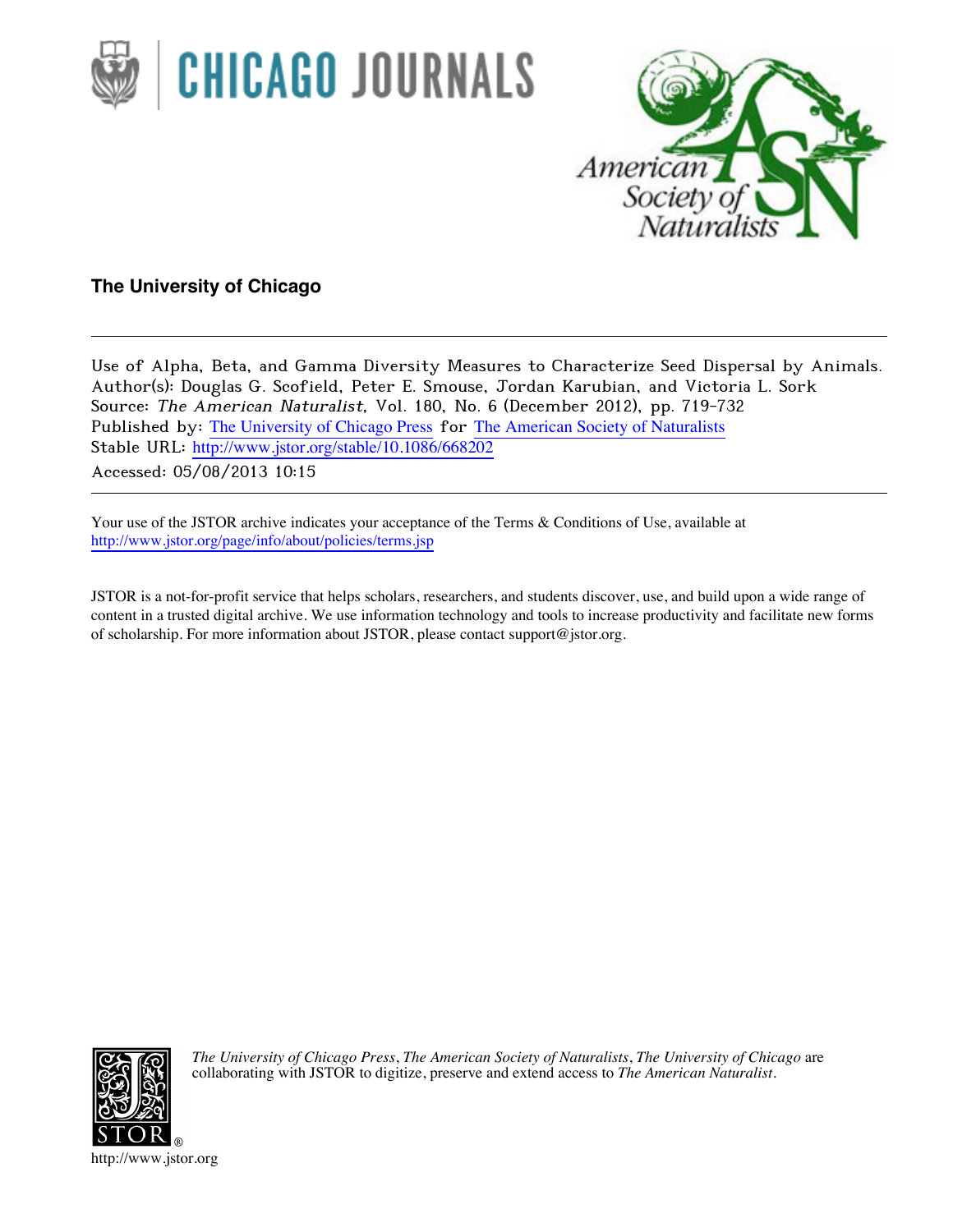# **Use of Alpha, Beta, and Gamma Diversity Measures to Characterize Seed Dispersal by Animals**

## Douglas G. Scofield,<sup>1,2</sup> Peter E. Smouse,<sup>3</sup> Jordan Karubian,<sup>4</sup> and Victoria L. Sork<sup>1,5,\*</sup>

1. Department of Ecology and Evolutionary Biology, University of California, Los Angeles, California 90095; 2. Umeå Plant Science Centre, Department of Plant Physiology, Umeå University, 901 87 Umeå, Sweden; 3. Department of Ecology, Evolution, and Natural Resources, School of Environmental and Biological Sciences, Rutgers University, New Brunswick, New Jersey 08901; 4. Department of Ecology and Evolutionary Biology, Tulane University, New Orleans, Louisiana 70118; 5. Institute of the Environment and Sustainability, University of California, Los Angeles, California 90095

*Submitted March 28, 2011; Accepted July 27, 2012; Electronically published October 30, 2012 Online enhancement:* appendix. *Dryad data:* http://dx.doi.org/10.5061/dryad.40kq7.

abstract: Seed dispersal shapes ecological and evolutionary dynamics of plant populations. Here, we extend classical diversity measures to study the impact of disperser behavior on seed dispersal. We begin by extending our previous diversity structure approach, which partitioned seed source diversity within and among dispersal sites, into the more general framework of traditional diversity measures. This statistical approach allows an assessment of the extent to which foraging behavior shapes  $\alpha$  and  $\gamma$  diversity, as well as the divergence in seed sources among dispersal sites, which we call  $\delta$ . We also introduce tests to facilitate comparisons of diversity among dispersal sites and seed vectors and to compare overall diversity among sampled systems. We then apply these tools to investigate the diversity blend of parentage resulting from seed dispersal by two avian seed vectors with very different social and foraging behaviors: (1) acorn woodpeckers, transporting *Quercus agrifolia* acorns, and (2) long-wattled umbrellabirds, transporting *Oenocarpus bataua* palm nuts. Using these diversity and divergence measures, we test the hypothesis that different foraging behaviors generate distinctive diversity partitions for the two focal tree species. This approach provides a new tool for assessment of the impact of dispersal agents on the seed source structure of plant populations, which can be extended to include the impact of virtually any propagule vector for a range of systems.

*Keywords:* alpha diversity, beta diversity, seed dispersal by animals, genetic diversity, foraging behavior, frugivory.

#### **Introduction**

Seed dispersal is a critical process in plants (van de Pijl 1969; Howe and Smallwood 1982), influencing patterns of both species diversity within communities and genetic diversity within and among populations (e.g., Vellend 2005). The ecology of seed dispersal has received extensive

attention since Janzen (1970) and Connell (1971) first posited that movement of seeds away from the parent plant shapes the distribution of seedlings through avoidance of density- and distance-dependent sources of mortality, such as localized pathogens and intense competition among sibs, and through increased probability of encountering a favorable establishment site (Howe and Smallwood 1982). The most frequent shape of the dispersal kernel is a leptokurtic curve emanating from the source tree (Janzen 1970; Levin 1981; Howe and Smallwood 1982; Levin et al. 2003)—a pattern often observed for abiotic and animal dispersal vectors alike. However, when the vector transports seeds to a specific destination (such as a caching site, perch site, or lek), the pattern of seed deposition created by that vector can be overdispersed relative to exponential decay (e.g., Janzen 1970; Wenny and Levey 1998; Gomez 2003; Karubian et al. 2010). Regardless of the shape of the kernel, one important consequence of dispersal is the resulting mixture of seed sources because some of the ecological benefits of dispersal, such as avoidance of localized pathogens or sib-sib competition, depend on the diversity of genotypes locally and across the site. This mixture has evolutionary implications as well, because the distribution and abundance of genetic variation is a direct consequence of how dispersal vectors move seeds.

The pattern of seed dispersal by animals is sensitive to the species-specific foraging and social behavior of the dispersal agents themselves (Fleming 1981; Wang and Smith 2002; Gomez 2003; Russo et al. 2006; Jordano et al. 2007; Muscarella and Fleming 2007). For example, seeds of a single plant species may be dispersed by several animal species, and each may disperse seeds different distances and directions and into different habitats (Jordano et al. 2007; Garcia et al. 2009). These studies demonstrate that ecological variables and vector species can be critical factors in determining where and how far seeds are dispersed.

<sup>\*</sup> Corresponding author; e-mail: vlsork@ucla.edu.

Am. Nat. 2012. Vol. 180, pp. 719-732. @ 2012 by The University of Chicago. 0003-0147/2012/18006-52938\$15.00. All rights reserved. DOI: 10.1086/668202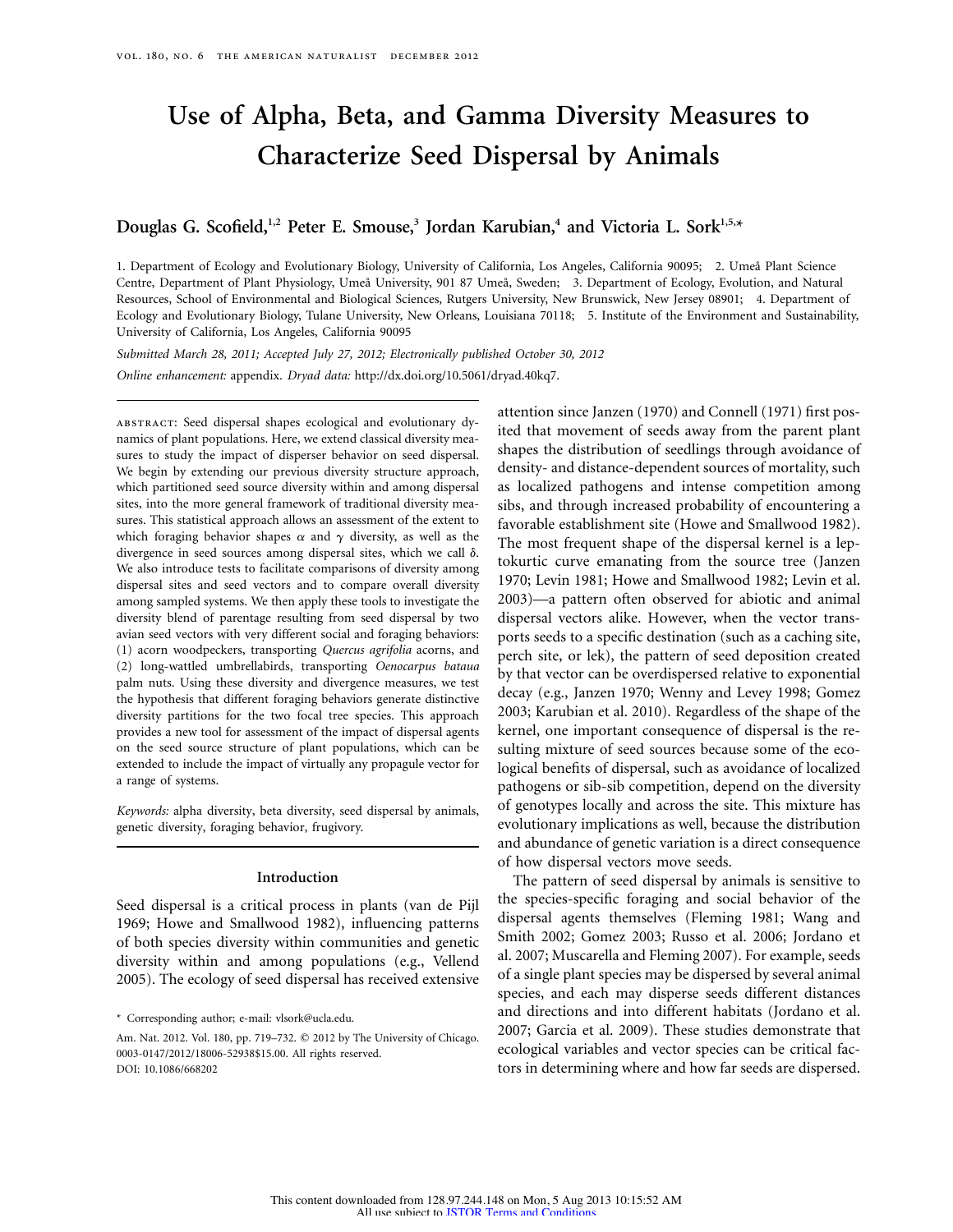In addition, a disperser's social behavior can be an important element of why vectors differ in their impact on seed movement (Russo et al. 2006; Karubian et al. 2010, 2012; Scofield et al. 2010). For example, the establishment of a foraging territory may restrict both the spatial scale of parent plants that are visited and the areal extent of sites to which seeds are transported (Scofield et al. 2011). Consequently, characterizing and comparing dispersal outcomes attributable to different dispersal agents and/or behaviors is a topic of intense interest in the fields of ecology and population genetics (Levey et al. 2002; Wang and Smith 2002; Dennis et al. 2007).

Given that genetic and ecological consequences of dispersal are likely to be related (Vellend 2005), it would be useful to develop a generic diversity currency that would accommodate both within the same analytical framework, especially since genetic markers are commonly used to track dispersal. Ecological diversity measures should provide a useful analytic approach for seed dispersal and would be particularly useful for assessing the impact of vector-based dispersal on plant populations. Whitaker (1960, 1972) first introduced the concepts of  $\alpha$ ,  $\beta$ , and  $\gamma$ diversity to describe compositional species diversity within sites, the turnover in species composition among sites, and cumulative diversity across sites. Many ecologists have contributed to the concepts and measurement of species diversity (e.g., MacArthur 1965; Pianka 1966; Pielou 1966; McIntosh 1967; Hurlbert 1971; Huston 1979; Hill and Gauch 1980; Hughes 1986; Lande 1996; Chao et al. 2005; Jost 2006, 2007, 2010; Colwell 2010; Tuomisto 2010*a*, 2010*b*). Jost (2006, 2007, 2008) and colleagues (e.g., Chao et al. 2008) have developed ecological diversity measures that share a common structural foundation with genetic diversity measures, thus constituting a familiar basis for numerical interpretation. For example, the index of species identity, calculated from the species' frequencies (Simpson 1949), is mathematically identical to the standard estimate of allelic identity (Nei 1972), and both can be translated directly into "effective numbers" of elements (effective number of species for ecology, effective number of alleles for genetics). In previous work, we developed a set of metrics for characterizing patterns for both seeds (probability of maternal identity [PMI]; Grivet et al. 2005) and pollen (probability of paternal identity [PPI]); Smouse and Robledo-Arnuncio 2005). Here, we use these measures to estimate the effective number of maternal seed sources, constructing a generic framework for diversity analysis of seed dispersal.

The overall goal of this article is to introduce and deploy the  $\alpha$ ,  $\beta$ , and  $\gamma$  diversity framework for ecological studies of seed dispersal and to use this diversity framework to assess the extent to which vertebrate social and foraging behavior affect the distribution of maternal progenies

across the landscape. We first translate our previously developed measures of seed source diversity (Grivet et al. 2005, 2009; Scofield et al. 2010) into analogous indices of  $\alpha$ ,  $\beta$ , and  $\gamma$  diversity of maternal progenies within and among seed pools and introduce a new pairwise measure of divergence (diversity turnover),  $\delta$ . Taken together, these diversity and divergence indices can be deployed to represent any set of transported seeds found in a defined locality. For example, one could compare differences in the movement of seed, as summarized by  $\alpha$ ,  $\beta$ , and  $\gamma$ diversity, along with  $\delta$  divergence, to assess "seed-vector effectiveness" of different vectors or vector guilds, which would complement the approach of Schupp et al. (2010), who advocate studying both quantity and quality of dispersal events.

In the second part ("Study Systems and Field Methods"), we contrast two seed dispersers and the impact of their divergent social and foraging behaviors on the diversity of maternal seed progenies within seed pools, overall diversity for the region, and the divergence (turnover) of seed source composition from seed pool to seed pool, using previously published data (Karubian et al. 2010; Scofield et al. 2010). The first data set is derived from a highly territorial seed forager, the acorn woodpecker (*Melanerpes formicivorus*), and their stored samples of acorns (*Quercus agrifolia*). The second data set is generated from the lekbreeding long-wattled umbrellabird (*Cephalopterus penduliger*) and dispersed seeds of the canopy palm tree (*Oenocarpus bataua*). The data include seed pools sampled inside the sexual display leks of male umbrellabirds, which incidentally regurgitate seeds at these sites, as well as seed pools sampled outside leks, representing the outcome of dispersal by multiple processes. We deploy statistical methods introduced in the first part ("Statistical Methods") to evaluate the central hypothesis of this article: that different types of foraging behavior, attributable to distinctive social behaviors of the two seed vectors, yield profoundly different seed dispersion patterns for the two plant species. Such differences will have consequences for the genetic diversity of subsequent generations of those plant species. Specifically, we address three comparative questions. (1) How does  $\alpha$  diversity within seed pools differ for different dispersal processes? (2) Do different dispersal agents sample and transport seed sources across a landscape in different ways, creating distinctive patterns in  $\beta$  diversity and  $\delta$  divergence, both measuring seed source turnover for different deposition/caching sites? (3) How does overall  $\gamma$ diversity across the site change as a consequence of the divergent behaviors of different dispersal agents or situations?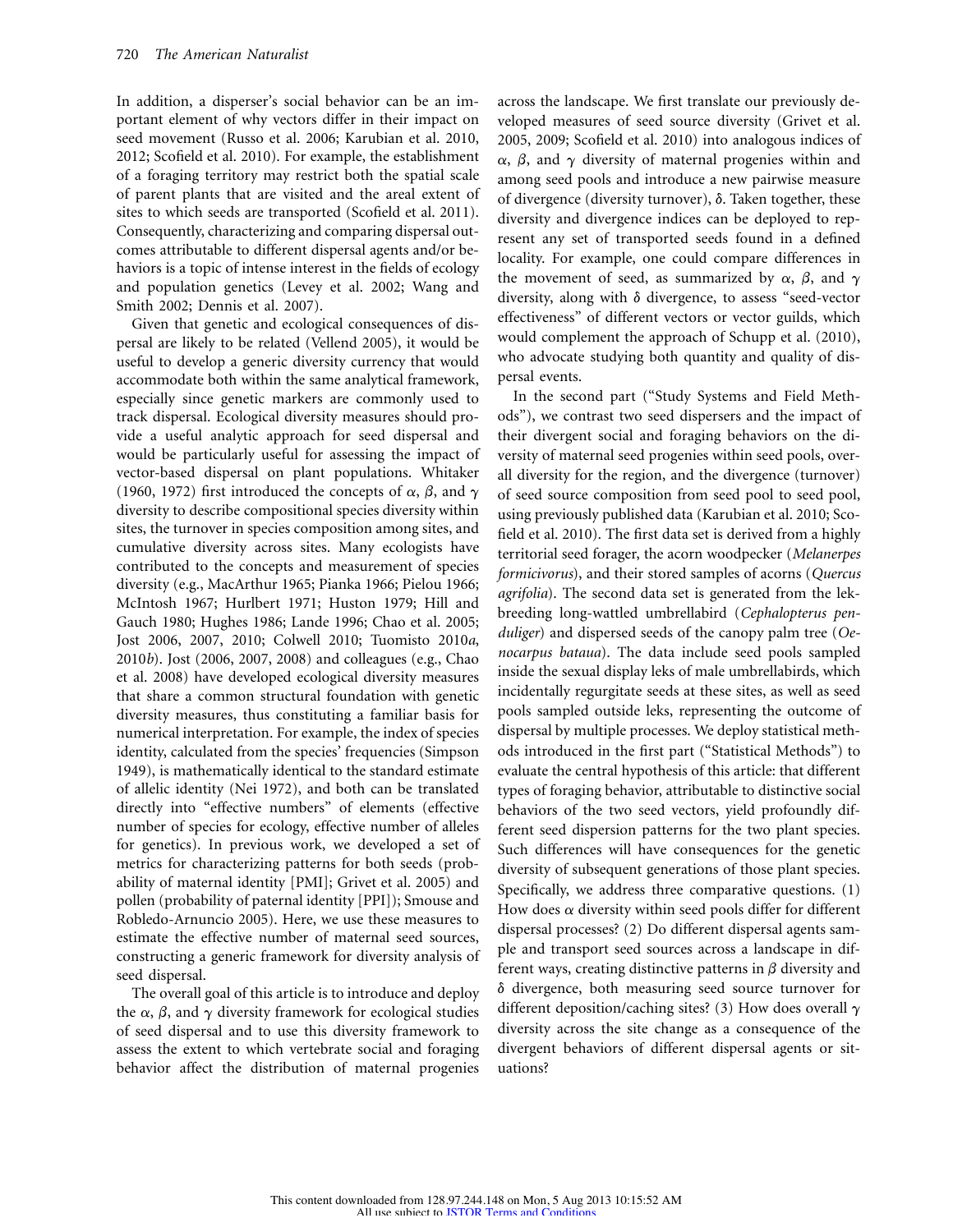#### **Statistical Methods**

#### *Seed Source Diversity*

After vertebrate dispersal agents move seeds across the landscape, we can determine the number and relative representations—the diversity—of seed sources found within each dispersal site (fig. 1*A*). Behavioral differences among dispersal agents may give rise to considerable intra- and interspecific differences in seed source diversity. To estimate the diversity of maternal seed sources in seed pools, we begin with a collection of *N* dispersed seeds collected from *G* seed pools, *ng* from the *g* th pool. Each seed is unambiguously attributed to one of *K* identified (maternal) seed sources, on the basis of its genotype (Godoy and Jordano 2001) or direct behavioral observations (Koenig et al. 2008), with *xgk* seeds sampled from the *g* th pool (Grivet et al. 2005). The contribution of the *k*th source to the entire collection of seeds collected from *G* pools is *Xk*.

Grivet et al. (2005) provided an unbiased estimate of the probability of maternal identity (PMI), that is, the probability of drawing two seeds, both from the *g* th pool, from the same maternal source:

$$
r_{gg} = \sum_{k=1}^{K} \frac{x_{gk}(x_{gk} - 1)}{n_g(n_g - 1)},
$$
\n(1)

also recognizable as Simpson's (1949) unbiased estimator of species identity and as Nei's (1972) unbiased estimator of the probability of allelic identity within the *g* th pool,



the traditional measure of genetic homozygosity/identity. Jost's (2007) translation of the identity index in equation (1) is a natural measure of  $\alpha$  diversity. For the *g*th seed pool, we define  $\alpha_g$  as the reciprocal of  $r_{gg}$ ,

$$
\alpha_g = r_{gg}^{-1},\tag{2a}
$$

the effective number of maternal sources  $(N_{em})$  estimated by Grivet et al. (2005). The unweighted average withinpool  $\alpha$  diversity is estimated by

$$
\alpha = \frac{1}{G} \cdot \sum_{g=1}^{G} \alpha_g, \tag{2b}
$$

the probability that two randomly drawn seeds, both from any particular pool, have the same mother.

Grivet et al. (2005) also define an unbiased measure of PMI for the entire collection of *G* seed pools as the probability of drawing two seeds from the entire collection, without regard to its pool but from the same maternal source, as

$$
R_0 = \sum_{k=1}^{K} \frac{X_k (X_k - 1)}{N(N-1)},
$$
\n(3)

where  $X_k$  is the tally of seeds from the  $k$ th maternal source from among the total collection of *G* pools and *N* is the total sample size of seeds from those pools. Inversion of equation (3) yields our measure of  $\gamma$  (total site) diversity:

$$
\gamma = R_0^{-1},\tag{4}
$$



Figure 1: Seed dispersal is the outcome of seed transport from seed sources to deposition sites, which may be survey plots, seed pools, burial sites, seed traps, or other seed pools, as shown in *A*. In *B*, the outcomes of those dispersal events may be summarized by the diversity of seed sources found within deposition sites, measured as  $\alpha$  diversity  $(\alpha_g)$  within those sites,  $\delta_{gh}$  divergence between pairs of sites, and  $\gamma$ diversity ( $\gamma$ ) of all seed sources sampled. Also shown are relative magnitudes of all  $\alpha_g$  and  $\delta_{gh}$  estimates that may be derived from the figure.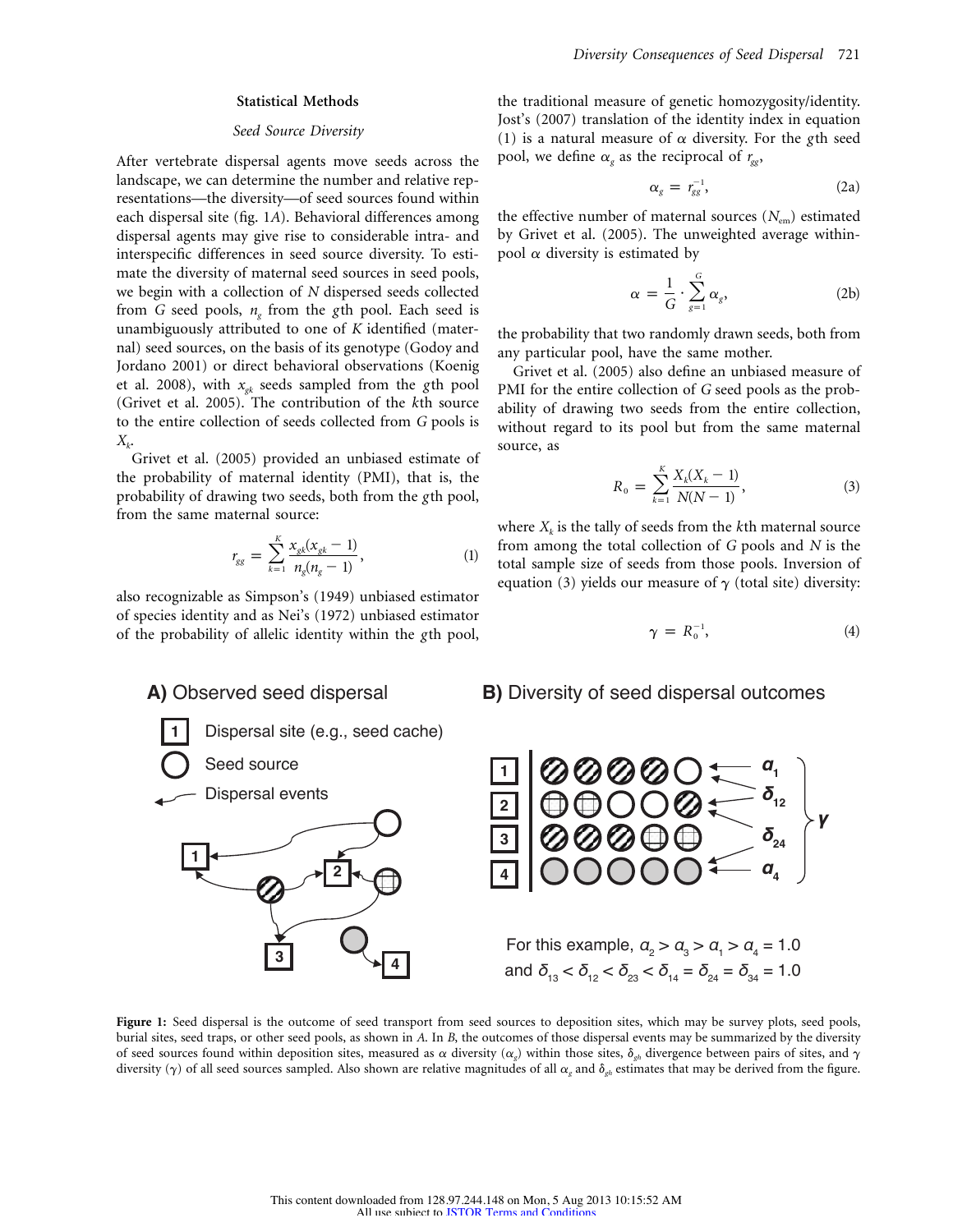the effective number of maternal seed sources contributing to the entire collection of *N* seeds from *G* pools.

We use unbiased estimators here because more traditional diversity estimates from pools with small sample sizes may exhibit extreme biases, especially for pools containing seeds from several rare sources. We refer the reader to part A of the appendix, available online, for analogous treatments of the more traditional (biased) estimators.

#### b *Diversity and* d *Divergence*

For ecological studies,  $\beta$  diversity, defined simply as  $\beta = (\gamma/\alpha)$ , provides a useful description of species turnover and thus compositional divergence among sites across the landscape (Whittaker 1960, 1972). Similarly, interpool  $\beta$  diversity represents the turnover in maternal seed sources from pool to pool, the numerical equivalent of the "effective number" of sites (no compositional overlap) that would translate the average within-pool  $\alpha$  diversity into the observed  $\gamma$  diversity of the entire site. From a seed dispersal perspective,  $\beta$  diversity reflects the foraging and social behavior of the dispersal vectors, which can depend on the scale of home ranges, spatial array of fruiting trees, landscape mosaic, number of fruit taken per visit, gut passage time, and many other factors that interact with the foraging behavior. Jost (2007) has suggested scaling  $\beta$ relative to its maximum achievable value, *G* (the number of pools being assessed). We can define a [0, 1]-scaled  $\beta$ divergence measure as

$$
0 \le \Delta_{\beta} = \left[1 - \frac{1}{\beta}\right] \div \left[1 - \frac{1}{G}\right] = \left[\frac{\beta - 1}{G - 1} \cdot \frac{G}{\beta}\right] \le 1. \tag{5}
$$

We can also compute pairwise PMI, the probability that two randomly drawn seeds, one from each of the *g* th and *h*th pools, share the same maternal source:

$$
r_{gh} = \sum_{k=1}^{K} \left( \frac{x_{kg}}{n_g} \cdot \frac{x_{kh}}{n_h} \right).
$$
 (6)

We next combine our within- and between-pool PMI estimators  $r_{gg}$ ,  $r_{gh}$ , and  $r_{hh}$  into a measure of source-compositional divergence for the *g*th and *h*th pools ( $\delta_{gh}$ ), using a modification of the Horn (1966) index (see also Chao et al. 2008; Jost 2008):

$$
\delta_{gh} = 1 - \frac{2 \cdot r_{gh}}{r_{gg} + r_{hh}},\tag{7a}
$$

where  $\delta_{gh} = 1$  for total divergence (no shared seed sources) and  $\delta_{gh} = 0$  for the case of total overlap (same seed source composition). In practice, the calculated values may be slightly less than 0, by virtue of the bias corrections for  $r_{gg}$  and  $r_{hh}$  (see part A of the appendix). We also compute

an average divergence  $(\bar{\delta})$  measure for the total collection of *G* seed pools:

$$
0 \le \bar{\delta} = 1 - \frac{\sum_{g+h}^{G} r_{gh}}{(G-1) \cdot \sum_{g=1}^{G} r_{gg}} \le 1.
$$
 (7b)

These divergence  $(\delta)$  measures are affected by the same vector-specific behaviors as are the corresponding  $\beta$  diversity (turnover) measures, but they provide greater flexibility and finer spatial resolution, both of which are useful in revealing additional features of the behaviors of interest. We refer the reader to part B of the appendix for a related estimator of pairwise compositional overlap ( $\omega = 1 - \delta$ ), as well as its average value,  $\bar{\omega} = (1 - \delta)$  (Chao et al. 2008; Jost 2008).

These estimators of diversity and divergence provide a hierarchical description of the number, relative representations, and divergence of maternal source composition among seed pools. We summarize the relationships between the physical process of dispersal and the resulting diversity of seed in figure 1.

#### *Testing for Heterogeneity of* a *Diversity among Pools*

Having sampled and characterized the compositions of a number of seed pools, the first question is whether all *G* seed pools, regardless of whether they share maternal sources, have equivalent  $\alpha$  diversities. Variation in the internal diversity of different seed pools might occur for a variety of biological reasons, such as inconsistent behavior of different disperser groups, different seed vector species, or landscape variation in conditions that affect either the seed disperser or the seeds being dispersed. The null hypothesis is that  $(\alpha_1 = \alpha_2 = \cdots = \alpha_G = \alpha)$ , and the alternative hypothesis is that the  $\alpha_{\varphi}$  diversities differ among seed pools. To test the null assertion of homogeneous within-pool  $\alpha$  diversities, we use a slight modification of Bartlett's test of within-pool variance homogeneity (see Snedecor and Cochran 1989):

$$
T_{\alpha} = (N - G) \cdot \ln(V_p) - \sum_{g=1}^{G} (n_g - 1) \cdot \ln(V_g), \quad (8)
$$

where  $V_g$  is an estimate of the variance in seed source composition within the *g*th seed pool and  $V_p$  is the corresponding average within-pool estimate of that variance. Bartlett's test,  $2 \cdot T_{\alpha}$ , was designed for normally distributed variables and is typically compared with a  $\chi^2$  distribution having  $(G - 1)$  degrees of freedom. Our  $x_{gh}$  tallies are distributed as multinomial variables, however, so we compare the observed value of equation (8) against a null distribution constructed via permutation of individual deviations from their pool average compositions among the *G* pools, holding observed sample sizes constant.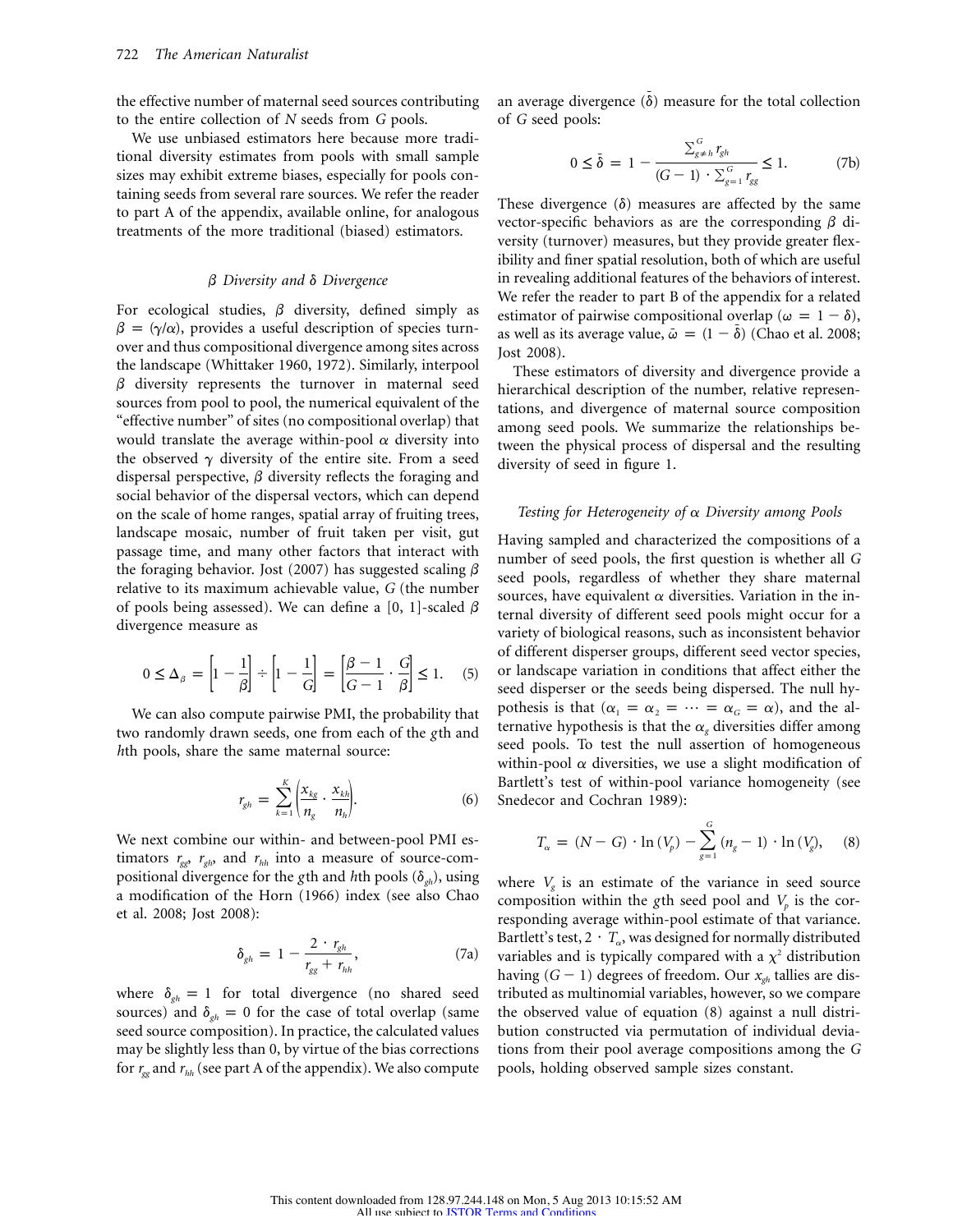In part C of the appendix, we isolate each seed's contribution to the point-source variance of its seed pool, deriving expressions for  $V_e$  and  $V_p$  in equation (8) and showing that

$$
V_g = (1 - r_{gg}) \tag{9a}
$$

and that

$$
V_p = \sum_{g=1}^{G} \frac{(n_g - 1)}{(N - G)} \cdot V_g = \sum_{g=1}^{G} \frac{(n_g - 1)}{(N - G)} \cdot (1 - r_{gg}).
$$
 (9b)

Since  $r_{\text{ee}}$  is the reciprocal of  $\alpha_{\text{e}}$ , this test of the homogeneity of within-pool variances is also explicitly a test of homogeneity of  $\alpha$  diversity values among the *G* seed pools. Permuting the squared deviations of individual seeds from their within-pool average is tantamount to permuting the contributions of those seeds to their pool-specific  $(\alpha_{\nu})$  internal source diversities. The weighted average of those squared deviations over the full set of *G* pools is  $V_p$ , irrespective of which squared deviation is allocated to which pool. Holding *Vp* constant to its observed value, we compute the array of *Vg* values for each of the *G* pools under random permutation of squared deviations of seeds among pools and calculate the variation among  $V<sub>g</sub>$  estimates. From any single randomization of maternal seed sources into the *G* pools, we then calculate the  $T_{\alpha}$  value from equation (8). We repeat the randomization 10,000 times to provide an empiric null distribution of  $T_{\alpha}$  under the null hypothesis. An R language script that performs these calculations is available from https://github.com/douglasgscofield/dispersal and from http://www.eeb.ucla.edu/Faculty/Sork/Sorklab.

#### *Intersystem Comparisons of*  $\alpha$  *and*  $\gamma$  *Diversity*

We extend our nonparametric  $\alpha$  homogeneity test to a pair of additional contrasts that are useful here. For the first contrast, consider two study systems whose average withinpool  $\alpha$  diversities we wish to compare, such as the woodpecker-oak system and the umbrellabird-palm system or umbrellabirds dispersing palm seeds into random versus lek plots. Call the two seed collections under discussion A and B. The total sample of  $N_A$  and  $N_B$  seeds is subdivided into *G*<sub>A</sub> and *G*<sub>B</sub> seed pools, respectively. Compute the value of  $V_p$  for each system, following equation (9b), and label them  $V_{A_p}$  and  $V_{B_p}$ . The first represents  $N_A$  single-seed deviations from their individual seed pool means and has  $(N_A - G_A)$ degrees of freedom. The second has  $N_B$  single-seed deviations from their seed pool means and  $(N_B - G_B)$  degrees of freedom. The test criterion for a difference in the average  $\alpha$  diversities of the two systems is

$$
T_{\alpha}(A \text{ vs. B}) = (N_{A} + N_{B} - G_{A} - G_{B}) \cdot \ln(V_{(A+B)p})
$$

$$
- (N_{A} - G_{A}) \cdot \ln(V_{Ap})
$$

$$
- (N_{B} - G_{B}) \cdot \ln(V_{Bp}), \qquad (10)
$$

where  $V_{(A+B)p}$  is a "degree of freedom"–weighted average of  $V_{\text{A}p}$  and  $V_{\text{B}p}$ , specifically

$$
V_{(A+B)p} = \frac{(N_A - G_A) \cdot V_{Ap} + (N_B - G_B) \cdot V_{Bp}}{(N_A - G_A) + (N_B - G_B)}.
$$
 (11)

Nonparametric evaluation is achieved by repeatedly permuting the  $(N_A + N_B)$  individual deviations from local seed pool means between the two strata, in numbers  $N_A$ and  $N_{\rm B}$ , respectively. The extension to three or more (pooled) strata is straightforward.

For the second contrast, we can use analogues of equations (9) to test whether the total  $(\gamma)$  diversity values are different for different systems. Again using A and B to label the two systems, we compute the total variation within either system as the sum of squared single-seed deviations from the overall mean composition of the collective system seed pool, which (using the same logic as in part C of the appendix) leads to

$$
T_{\gamma}(\text{A vs. B}) = (N_{\text{A}} + N_{\text{B}} - 2) \cdot \ln(V_{(A+B)})
$$

$$
- (N_{\text{A}} - 1) \cdot \ln(V_{\text{A}})
$$

$$
- (N_{\text{B}} - 1) \cdot \ln(V_{\text{B}}), \tag{12}
$$

where (for  $\gamma$  diversities) we define

$$
V_A = (1 - R_{A0})
$$
 and  $V_B = (1 - R_{B0})$ , (13a)

$$
V_{(A+B)} = \frac{(N_A - 1) \cdot (1 - R_{A0}) + (N_B - 1) \cdot (1 - R_{B0})}{(N_A + N_B - 2)},
$$
\n(13b)

where the *R* values are the probabilities of global maternal identity for the two systems, defined as in equation (3). Note the differences between equations (10) and (11) and equations (12) and (13) in their degree of freedom weightings. We evaluate the null distribution for  $\gamma$  diversity differences, evaluating equation (12), by computing singleseed deviations from their system means and then permuting them between systems while holding all sample sizes at their observed values. Again, extending this test to three or more systems is straightforward.

#### *Interpool Divergence of Seed Source Composition*

The comparison of two or more seed pools can reveal further outcomes of dispersal agent behavior. If a dispersal agent visits the same seed sources as other agents, then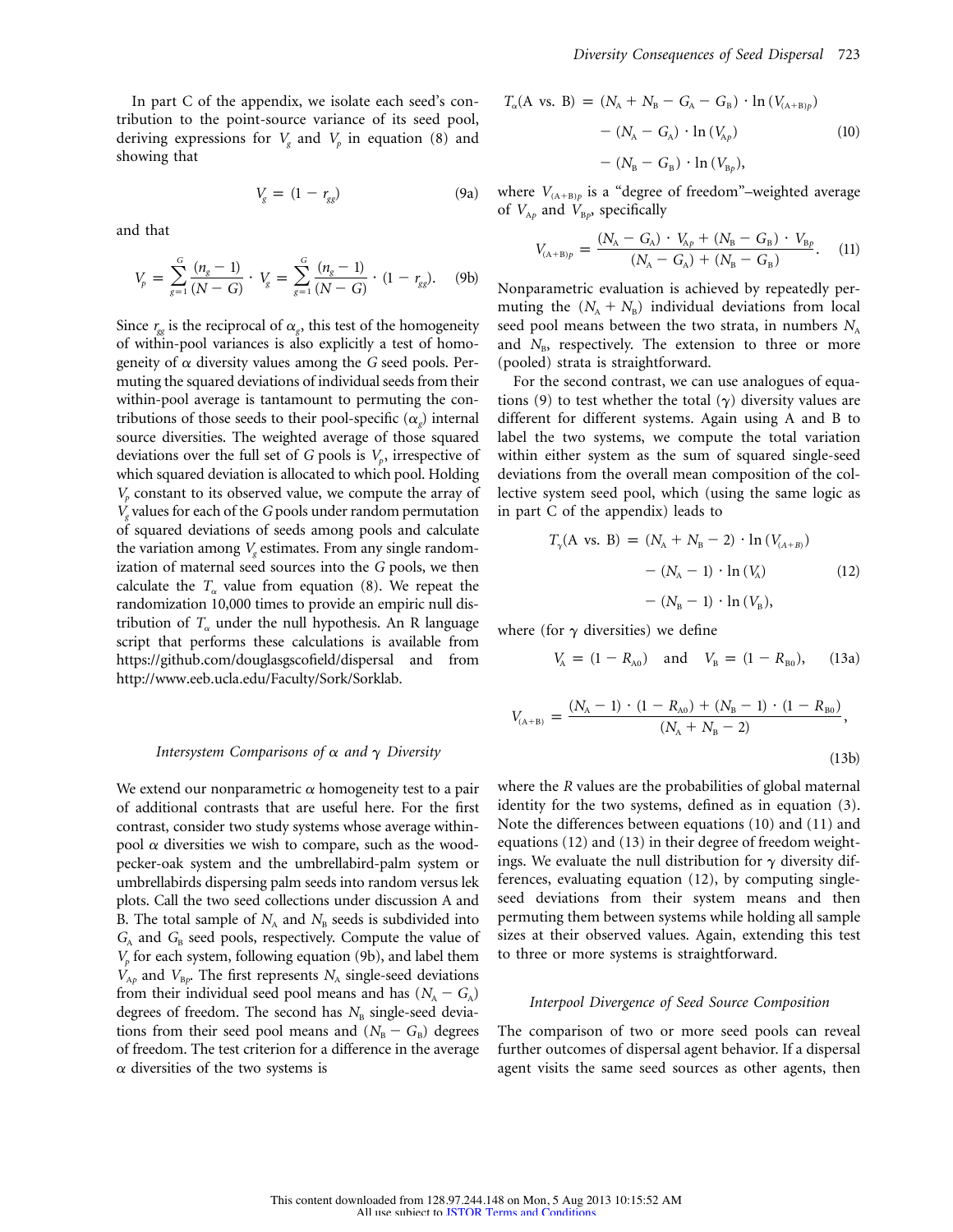their derivative seed pools will share maternal seed sources. Alternatively, different seed pools may contain one or more seed sources found in none of the other pools. The second relevant question that we may ask with respect to seed source diversity concerns the composition of seed sources in different dispersal sites—that is, whether seed vectors responsible for depositing seeds within different seed pools are sampling from different seed sources. In terms of diversity measures, the null hypothesis is that  $\beta = 1$ , equivalent to  $\bar{\delta} = 0$ , either of which implies that  $\alpha = \gamma$ . If different proportions or subsets of seed sources are dispersed to different seed pools, however, then  $1 < \beta \le G$ and  $\alpha < \gamma$ , where  $\beta$  is the effective number of nonoverlapping seed pools and *G* is the total number of seed pools sampled. The issue here is the degree to which source composition diverges between seed pools. In addition to testing the average divergence, we can also conduct more sensitive pairwise tests among pairs of seed pools, which can reveal finer-scale differences in seed disperser behavior.

Again, our observations  $x_{gh}$  are multinomially distributed, so we use a sampling equivalent of Fisher's (1958)  $K \times G$  exact contingency test but with our [0, 1]-scaled divergence measure  $(\delta)$ . We first calculate the entire *G*  $\times$  *G* matrix of *r* metrics, denoted **R** = { $r_{eh}$ } in equations (1) and (6), and then compute the array of pairwise divergence measures  $\delta_{gh}$  for all pairs of seed pools, using equation (7a), as well as an estimate of their average pairwise divergence  $(\bar{\delta})$ , as in equation (7b).

To construct a null distribution for the test of no compositional divergence among seed pools ( $\delta = 0$ ), we repeatedly permute the *N* seed source identities among the *G* pools, holding the sample sizes constant. To construct a null distribution for a test of no compositional divergence between the *g*th and *h*th seed pools ( $\delta_{gh} = 0$ ), we repeatedly permute just the  $(n_g + n_h)$  seed source identities for those two pools between them but holding the separate sample sizes constant. For both sorts of tests, we determine the probability that randomly permuted  $\delta$  values exceed the observed values. Here, the essential patterns emerge from a consideration of the  $\bar{\delta}$  values (see part D of the appendix).

#### **Study Systems and Field Methods**

#### *Acorn Woodpeckers and* Quercus agrifolia

The first focal vertebrate species is the acorn woodpecker (*Melanerpes formicivorus*), which gathers acorns from *Quercus* spp. and caches them in granaries constructed within the bark of *Quercus lobata* (valley oak) trees, other oak species, and even wooden structures, such as barns and telephone poles (Koenig and Mumme 1987). While acorn woodpeckers are poor dispersal agents (because

most of the acorns they disperse will fail to germinate), they provide a good example of foraging by a territorial frugivorous species, characterized by family groups that tend to forage from distinct and nonoverlapping sets of seed sources (Koenig and Mumme 1987; Koenig et al. 2008; Scofield et al. 2010, 2011).

For this study, we will use acorn caches as seed pools of *Quercus agrifolia* Née (coast live oak) found in the Figueroa Creek Valley of the Sedgwick Reserve. Located near Los Olivos, Santa Barbara County, California, this reserve is part of the University of California Natural Reserve System and is administered by the University of California, Santa Barbara. The study area includes ∼180 ha within the larger reserve area of 2,380 ha. The habitat is a matrix of oak woodland on the slopes and oak savanna on the valley floor, with *Quercus agrifolia*, *Quercus douglasii*, and *Q. lobata* as the primary oak species (Tyler et al. 2006). *Quercus agrifolia* occurred in large densities on the hillsides and hilltops, clustered individuals were found along the creek bed, and scattered adult trees occurred across the valley floor (∼2/ha). We collected acorns from granaries during fall of 2006 and published our diversity findings, determined using PMI measures (Scofield et al. 2010). We genotyped the maternally derived pericarp tissue from each acorn, as well as leaf tissue from the putative maternal source trees for 10 microsatellite loci. Where possible, we assigned acorns to maternal parents on the basis of genotype matching between acorns and adults by means of an assignment method that takes into account common forms of genotyping error encountered with acorn pericarps (Scofield et al. 2010). Maternal assignments were accepted when there was a single maternal candidate or when the top maternal candidate was at least 100 times more likely than the second maternal candidate (LOD score of 2 or more). A total of 456 acorns were assigned maternal candidates. Because exact identification of maternal candidates was not necessary for quantifying the seed source diversities in this study, we examined a further 112 acorn genotypes not assigned to maternal candidates and assigned them to unknown seed sources, again taking into account common forms of genotyping error in pericarps. Further details of the study species, study site, and methods for identifying maternal acorn sources are available in Grivet et al. (2005) and Scofield et al. (2010).

#### *Long-Wattled Umbrellabirds and* Oenocarpus bataua

The second focal vertebrate species is the long-wattled umbrellabird (*Cephalopterus penduliger*), which is a large (∼550 g), endangered, frugivorous bird endemic to Choco´ rain forests of Ecuador and Colombia (Snow 1982, 2004). At the study site in northwest Ecuador, umbrellabirds are the most commonly observed species consuming the fruits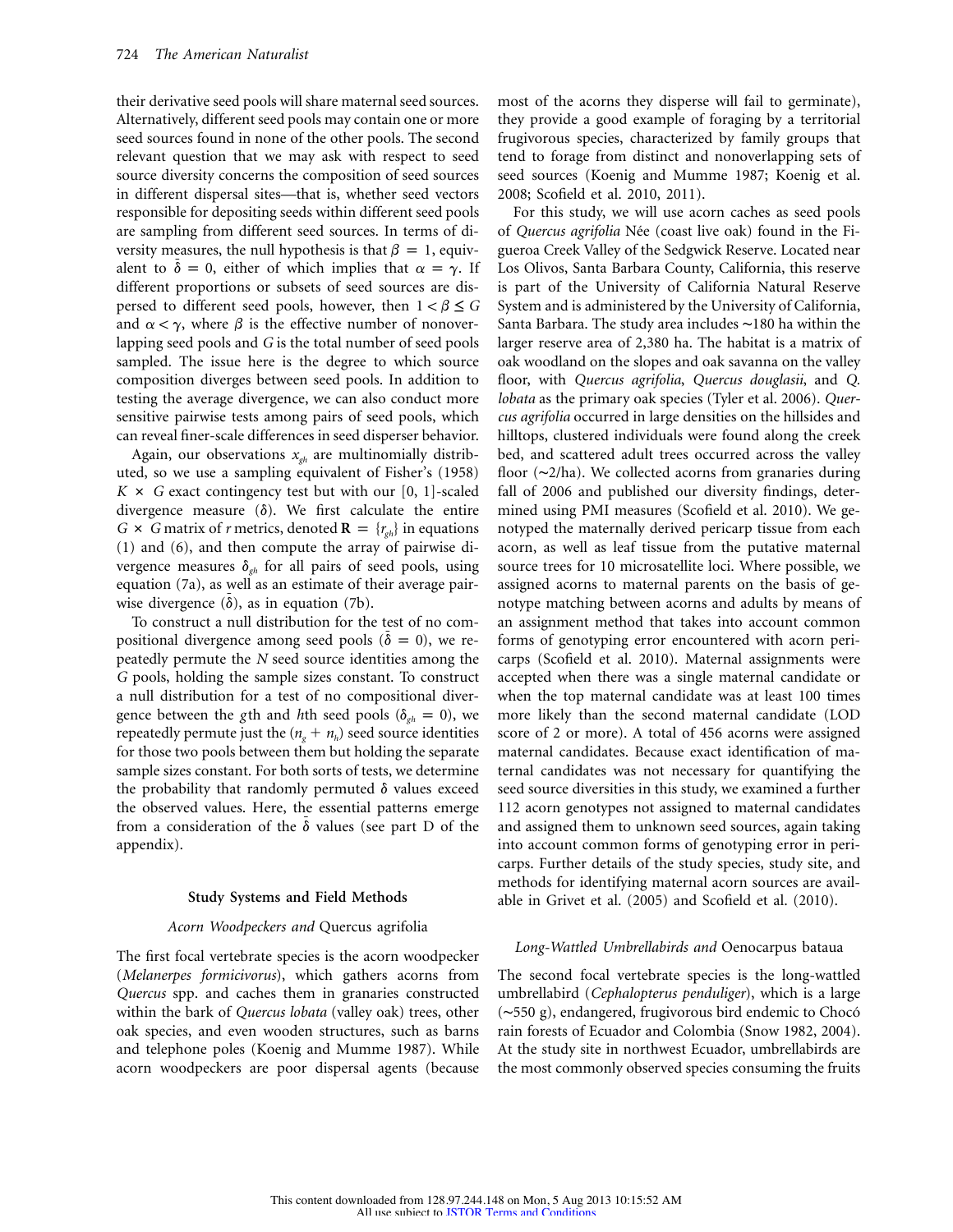of *Oenocarpus bataua*, a large-seeded and widespread canopy palm species. Umbrellabirds swallow whole ripe *Oenocarpus* fruits and regurgitate viable seeds intact. Male umbrellabirds spend a large proportion of their time at the lek site but must leave the lek to forage. This results in a high frequency of palm nuts being transported to the lekking areas, where they are found beneath male display perches (Karubian et al. 2012). *Oenocarpus* seeds are also dispersed by other vectors, including other primary dispersal agents (toucans and female umbrellabirds), secondary dispersal agents (rodents), gravity, and water. We group these alternative dispersal modes into "background dispersal," defined as the net effect of source-based dispersal processes by vectors other than lekking male umbrellabirds. Data used here were collected from a 30-ha study parcel (500 m  $\times$  600 m) at the Bilsa Biological Station (79°45'W, 0°22'N; elevation of 330–730 m); density of adult *Oenocarpus* trees is approximately two individuals per hectare in this study area. The study area is centered on a single umbrellabird lek attended by multiple males. This lek (∼1 ha in area) represents a multimale seed dispersal area, although each seed plot (10 m in diameter) we sampled within the lek is likely to reflect dispersal by a single male because males hold stable display territories on the lek. The seed pools comprise seedling samples (with seeds still attached) from nine plots within the lek and from 12 "random" plots that reflect background dispersal, randomly located throughout the rest of the study parcel. To assign dispersed seeds to maternal parents, we matched genotypes from seed pericarp tissue and putative maternal source tree leaf tissue for seven microsatellite loci (Smouse et al. 2012). Details of sampling, genotyping, and other findings can be found in Karubian et al. (2010).

#### **Results**

#### *Acorn Woodpecker Granaries*

Each of the 17 granaries (seed pools) where acorn woodpeckers store acorns contained very few genotypes, derived from different acorn source trees (fig. 2*A*). This low number of seed sources per granary yielded low mean  $\alpha$  diversity ( $\bar{\alpha}_{\text{w}} = 2.57 \pm 0.41$ ,  $G_{\text{w}} = 17$  granaries). The sample-size weighted average ( $\bar{\alpha}_{\text{w}} = 2.15 \pm 0.27$ ) is a bit lower, and nine individual pools had low  $\alpha$  diversity  $(1.0 \le \alpha_{\varphi} \le 2.0)$ . Our nonparametric test of  $\alpha$  homogeneity, equation (8), was highly significant ( $T_{\alpha} = 766.4$ , *P* ≤ .0001; fig. 3*A*), establishing that observed variation in  $\alpha$ <sub>*e*</sub> among seed pools (fig. 2A) reflects substantial variation among acorn woodpecker territories in the degree and patterns of local seed source sampling.

We observed only four instances of seed source sharing  $(\delta_{gh} > 0)$  out of a total of 136 pairwise comparisons (3.7%;

fig. 4A). Our mean  $\delta$  divergence measure ( $\bar{\delta}_{\rm w} = 0.984$ , *P* ≤ .0001) was much greater than expected from our null expectation of no spatial structure in source usage (app. A, part D, fig. A2*A*); the null hypothesis ( $\bar{\delta}_{\text{w}} = 0$ ) is clearly untenable. Typically, each granary contains mostly seed sources unique to that granary, so that the (collective)  $\gamma$ diversity,  $\gamma_{\rm w}$  = 20.7, essentially reflects an arithmetic addition of  $\alpha$  diversities across the  $G = 17$  granaries. Adding granaries to the total collection amounts to adding  $\alpha$ -sized increments to accumulated  $\gamma$  diversity across the site, basically a straight-line progression (fig. 4*D*).

### *Long-Wattled Umbrellabird Lek Plots and Random Forest Plots*

Individual random plots, outside the leks, included many fewer seed sources per plot than did individual lek plots (fig. 2*B* and 2*C*, respectively). Mean  $\alpha$  diversity of the 12 random plots ( $\bar{\alpha}_R = 21.1 \pm 6.1$ ,  $G_R = 12$ ) was less than that for the nine lek plots ( $\bar{\alpha}_{L} = 26.2 \pm 7.0$ ,  $G_{L} = 9$ ), while the sample-size-weighted mean  $\alpha$  diversities for both sets of plots were similar ( $\bar{\alpha}_R = 21.3 \pm 6.4$  and  $\bar{\alpha}_L =$  $25.9 \pm 6.9$ , respectively). For the two lek plots containing just one seed per maternal source (L106 and L107 in fig. 2*C*), bias correction resulted in an infinite estimate of  $\alpha$ diversity, due to 0 values of  $r_{gg}$  (eq. [1]); bias-corrected means exclude these plots. We observed a broad range of  $\alpha$  diversities among random plots  $(1.2 < \alpha_g < 66.0,$  $T_{\alpha}$  = 9.98, *P*  $\leq$  .0001; fig. 3*B*), strongly suggesting that different random plots had experienced different deposition patterns of maternal seed sources. The range of  $\alpha$  diversities among lek plots, by contrast, was a bit narrower and was nonsignificant  $(15.0 < \alpha_{\nu} < 68.0, T_{\nu} = 0.044, P \geq .8;$ fig. 3*C*), suggesting that male umbrellabirds within a lekking group are sampling from source tree arrays that are of approximately the same diversity, even if they are not the same arrays.

Among random plots of *Oenocarpus* seeds outside the lek, we observed only 12 instances of less than complete seed source divergence among 66 paired comparisons (18%; fig. 4*B*), and mean d divergence of *Oenocarpus* seed sources among random plots ( $\bar{\delta}_R = 0.922$ ,  $P \leq 0.001$ ) was considerably greater than our null expectation ( $\bar{\delta} = 0$ ; fig. A2*B*). By contrast, we observed less than complete seed source divergence for 31 of the 36 pairwise lek plot comparisons (86%; fig. 4*C*), with mean divergence noticeably lower ( $\bar{\delta}_{L} = 0.606, P \le 0.001$ ; fig. A2*C*). The (collective)  $\gamma$  diversity for random plots was  $\gamma_R = 37.3$ , but that for lek plots was  $\gamma_L = 59.7$ . The curves of accumulated  $\gamma$ diversity for both random and lek plots show a rapidly asymptotic trend as plots are added (fig. 4*E*, 4*F*).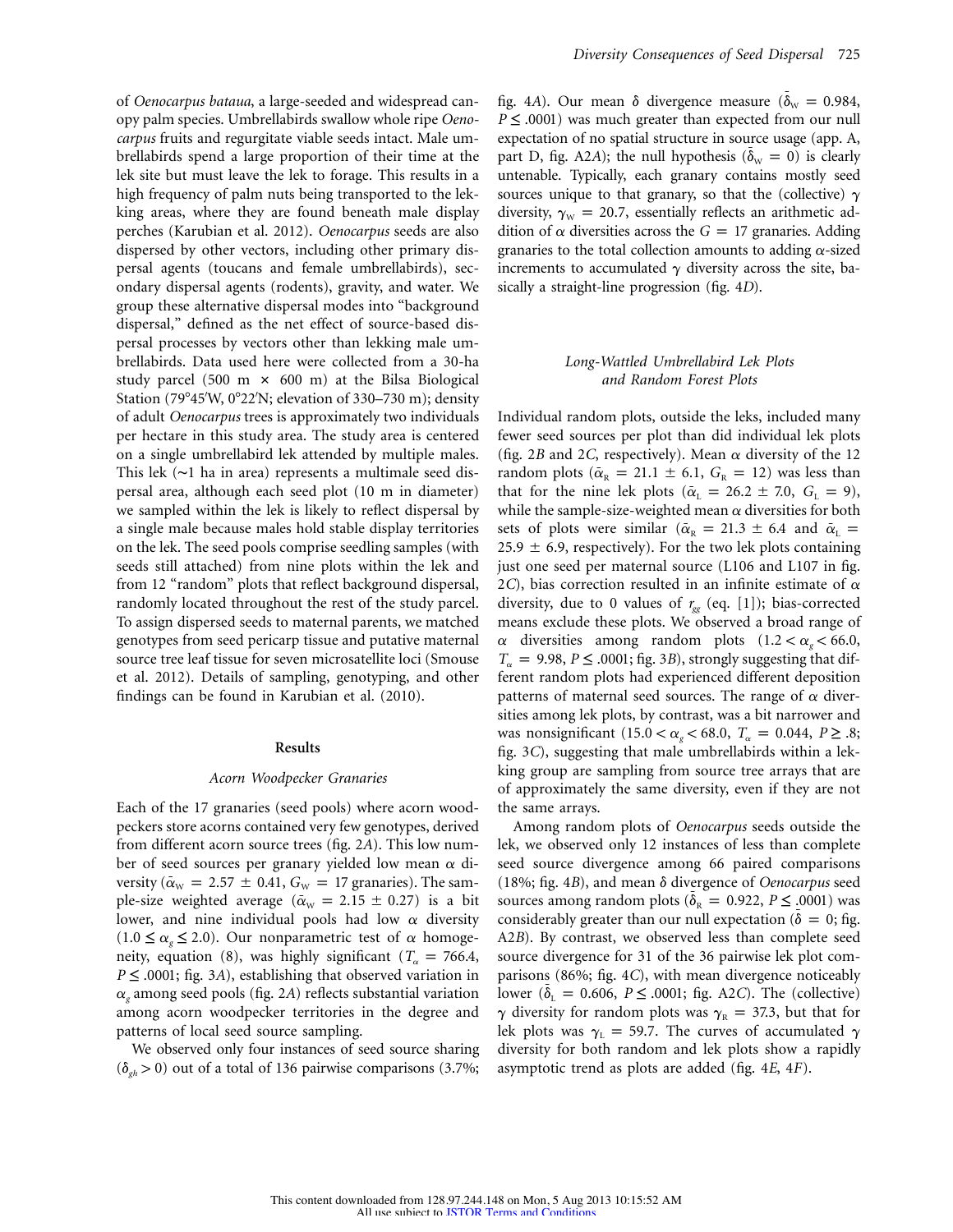

**Figure 2:** Relative representations of seed sources among seeds deposited by two seed-dispersal agents. Filled or crosshatched patterns indicate proportions from seed sources shared across multiple discrete dispersal sites; white boxes indicate seed sources unique to a single dispersal site. *A*, *Quercus agrifolia* acorn sources found within 17 granaries (mean  $\alpha = 2.57 \pm 0.41$ ) maintained by acorn woodpeckers (*Melanerpes formicivorus*) in Santa Barbara County, California (annotated version of figure originally presented in Scofield et al. 2010). *B*, Seeds of the palm *Oenocarpus bataua* deposited in 12 random plots within the Chocó forest of Ecuador (mean  $\alpha = 21.1 \pm 7.1$ ). C, Seeds of *O. bataua* deposited by long-wattled umbrellabirds (*Cephalopterus penduliger*) in nine lek display sites in the Choco´ forest of Ecuador (mean  $\alpha = 26.2 \pm 6.0$  of noninfinite estimates).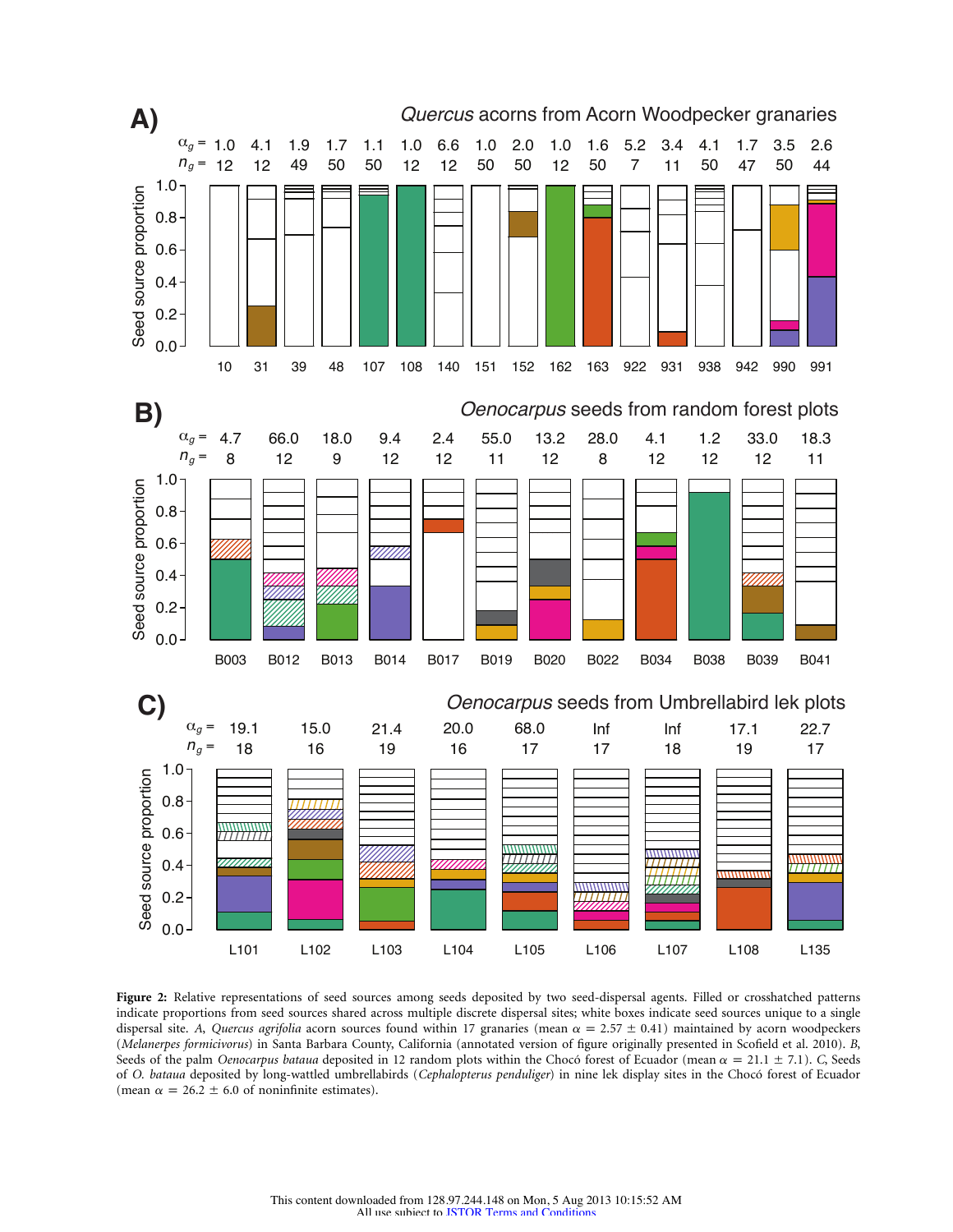

**Figure 3:** Tests for significant variance in  $\alpha$  diversity of seed sources among dispersal sites based on equation (8), with the values plotted equaling the log-likelihood ratio of a modified Bartlett's test of homogeneous variances for observed data and the null expectation over 10,000 permutations of individual seed contributions to within-site a diversity. Further details are provided in the text. *A*, *Quercus agrifolia* seed sources within acorn woodpecker granaries. *B*, *Oenocarpus bataua* seed sources in random plots outside leks. *C*, *Oenocarpus bataua* seed sources within long-wattled umbrellabird lek plots, for which there was no significant variance in  $\alpha$  diversity among dispersal sites.

#### *Comparison across Contextual Situations*

*Oenocarpus* lek plots show larger average  $\alpha$  diversity than do random plots, and both show larger averages than do the *Quercus* plots/granaries ( $\bar{\alpha}_{\rm L} = 25.9 > \bar{\alpha}_{\rm R} = 21.1 >$  $\bar{\alpha}_{\rm w}$  = 2.15), which can be tested statistically. Using equation (10), lek versus random *Oenocarpus* plots show small divergence,  $T_{\alpha}$ (L vs. R) = 0.90, although it is strongly significant ( $P \le 0.0001$ ; fig. 5A). By contrast, the  $\alpha$  diversity differences between either lek or random *Oenocarpus* plots are very much larger than those for *Quercus* plots, with *T*<sub>a</sub>(L vs. W) = 42.78 and  $T_a$ (R vs. W) = 22.33 ( $P \le$ .0001) for both (fig. 5*B*, 5*C*).

Comparison of  $\gamma$  diversities among the three situations yields the same order ( $\gamma_L = 59.7 > \gamma_R = 37.3 > \gamma_W =$ 20.7). The  $\gamma$  diversity heterogeneity tests, using equation (11), yield mixed results, with one contrast being nonsignificant,  $T_{\gamma}$ (L vs. R) = 0.0037 ( $P \leq$  .19), but with the *Oenocarpus* versus *Quercus* comparisons being highly significant, *T*<sub>v</sub>(L vs. W) = 0.065 ( $P \le 0.001$ ) and *T*<sub>v</sub>(R vs. W) = 0.026 ( $P \leq$  .008). The combinations of  $\alpha$  and  $\gamma$  diversities in these three situations translate into corresponding  $\beta$  diversity (turnover rates), which when [0, 1]-scaled by equation (12) yield the progression  $\Delta_{\beta W} = 0.946 > \Delta_{\beta L}$  $0.821 > \Delta_{BR} = 0.738$ , reflecting the decreasing deposition target specificity of the responsible seed vectors.

#### **Discussion**

Seed dispersal is typically viewed through a "source-centric" lens that focuses on propagules moving away from the maternal source (Howe and Smallwood 1982). This approach has shaped our understanding of how seed dispersal impacts seed survival (Janzen 1970; Connell 1971), the size of the genetic neighborhood (Wright 1943; Levin and Kerster 1971; Epperson 2007), and connectivity across the landscape (Sork and Smouse 2006). It has less to say about the cumulative genetic effects of seed arrival from multiple source trees at specific dispersal sites. The central contribution here is the presentation of a hierarchical statistical framework for assessment and comparison of seed source diversity, viewed from the vantage point of those deposition sites. This framework allows better resolution of the composition of seed sources within seedling populations, facilitates comparisons of dispersal outcomes among populations and species of dispersal outcomes, and enhances the integration of seed-vector behavior into seed dispersal studies.

We illustrate the utility of this approach by addressing a long-standing question in seed dispersal: how does frugivore social behavior influence the spatial distribution of maternal progenies across the landscape (e.g., Russo et al. 2006; Jordano et al. 2007; Garcia et al. 2009)? Territorial and lek-breeding frugivores show predictable differences in where they forage, in how widely they forage, and in the resulting composition of the seed pools they ultimately deposit. Differences in social behavior influence the  $\alpha$  diversity within a dispersal site, the  $\delta$  divergence and the  $\beta$ diversity among dispersal sites, and the overall  $\gamma$  diversity of the landscape in predictable fashion.

Our findings suggest that a dispersal agent's social and foraging behavior influence how widely it will forage, which then affects  $\alpha$  diversity. Acorn woodpeckers live in highly territorial social groups, and they tend to forage in the trees proximal to their storage sites and with each territorial group gathering acorns from nonoverlapping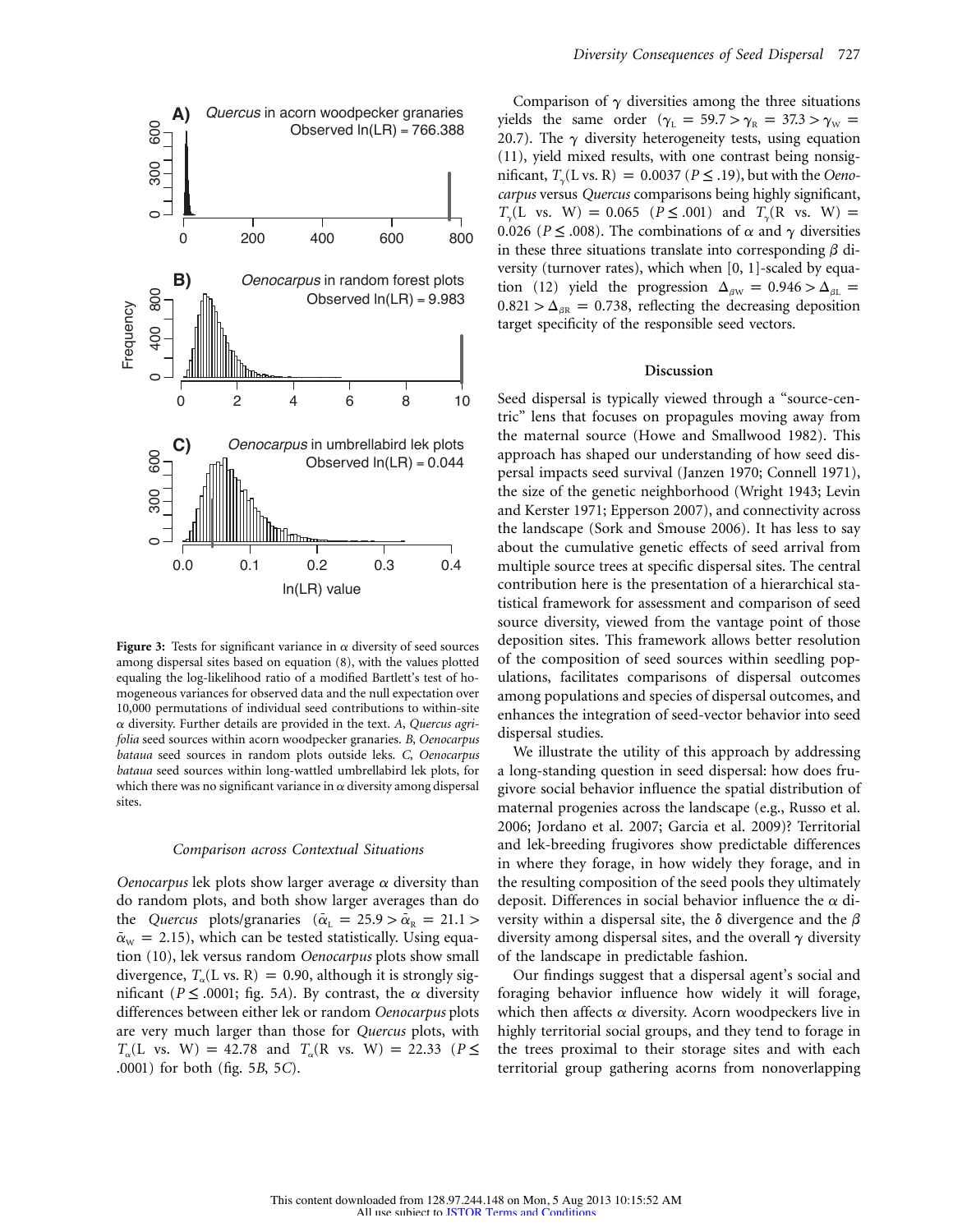

Figure 4: Pairwise matrix of shared diversity ( $\delta$  divergence) between pairs of seed pools (*A*–*C*; shading indicates amount of divergence) and the accumulation of  $\gamma$  diversity as one adds successive seed pools to the collection (*D–F*). *A*, *D*, *Quercus agrifolia* seed sources within acorn woodpecker granaries. *B*, *E*, *Oenocarpus bataua* seed sources in random plots outside leks. *C*, *F*, *Oenocarpus bataua* seed sources within long-wattled umbrellabird lek plots.

territories, hence from different trees (Grivet et al. 2005; Scofield et al. 2010). This foraging pattern is reflected by  $\alpha$  diversity measures at or close to unity for acorn woodpecker seed pools (in this case, granaries), indicating a disperser with a high fidelity to a single seed source when provisioning a pool. Other situations that may lead to qualitatively similar outcomes may occur when a seed source and dispersal site are in close proximity, as when cache-hoarding mammals forage close to their cache or fruit-processing sites, located beneath fruiting trees (Schupp et al. 2002).

In contrast, male umbrellabirds aggregate in groups of 5–15 individuals at a single lek site but forage individually or in small groups away from the lek. When they return to the lek, males regurgitate seeds, incidentally establishing separate seed pools, directly beneath their chosen display perches. These seed pools exhibit  $\alpha$  diversity that is sig-

nificantly greater than that of random plots located outside the lek and more than 10 times that in acorn woodpecker granaries, consistent with the idea that umbrellabird males forage over a much broader area and sample many more trees than do territorial acorn woodpeckers. When sampling random seed pools in the forest, we would expect considerable variation in  $\alpha$  diversity among them as a function of variable source density, proximity of seed sources, or the foraging ecology of diverse dispersal vectors. The relative homogeneity of  $\alpha$  values for lek plots, however, probably reflects qualitative similarity in the foraging ecology of different umbrellabird males, a point we expand upon below (see also Karubian et al. 2010).

The turnover in seed source composition from seed pool to seed pool can be described by  $\beta = (\gamma/\alpha)$ , a traditional diversity measure that yields a straightforward estimate of the effective number of (compositionally nonoverlapping)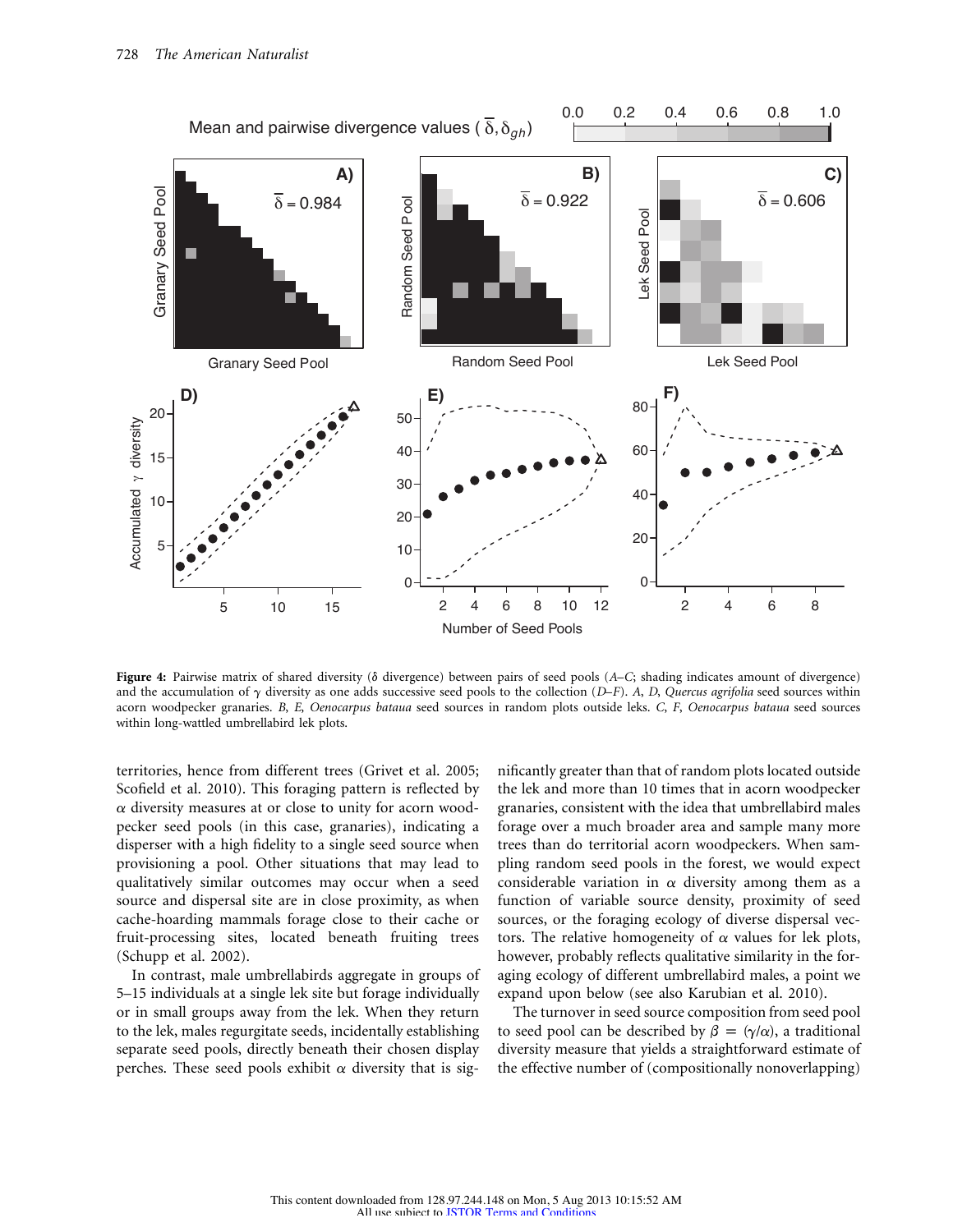

**Figure 5:** Tests for significant variance in  $\alpha$  diversity of seed sources between dispersal systems  $(T_{\alpha})$  based on equation (10), with the values plotted equaling the log-likelihood ratio of a modified Bartlett's test of homogeneous variances for observed data across both systems and the null expectation over 10,000 permutations of individual seed contributions to each within-system  $\alpha$  diversity. Further details are provided in the text. *A*, *Oenocarpus bataua* seeds in random plots outside leks versus *O. bataua* seeds within long-wattled umbrellabird lek plots. *B*, *Quercus agrifolia* seeds in acorn woodpecker granaries versus *O. bataua* seeds in random plots outside leks. *C*, *Quercus agrifolia* seeds in acorn woodpecker granaries versus *O. bataua* seeds within long-wattled umbrellabird lek plots.

seed pools. We can [0, 1]-scale that measure in the form of  $\Delta_{\beta}$ , via equation (12). Rather than focusing on  $\beta$  or  $\Delta_{\beta}$ , however, we have followed a suggestion by Tuomisto (2010*a*, 2010*b*) and defined a construct that is more amenable to formal hypothesis testing—namely, the concept of  $\delta$  divergence, which is particularly useful for our research systems and questions. We use  $\delta$  to capture the degree of seed source divergence of separate deposition pools. This parameter, which also varies between 0 and 1, can be flexibly estimated in a pair- or groupwise manner and reveals more detail about the spatial consequences of resource partitioning than does  $\beta$  diversity, although  $\beta$  (or

[0, 1]-scaled  $\Delta_{\beta}$ ) provides an overview of the general level of partitioning across the site.

Our findings indicate a predictive linkage between the social system of the dispersal agent and the pattern of seed source distribution across the site. Large values of  $\delta_{gh}$  between neighboring seed pools and  $\bar{\delta} \approx 1$ , as observed for acorn woodpecker granaries, are consistent with territorial defense of seed sources. When more than two seed pools are provisioned by the same territorial forager(s), pairwise  $\delta_{gh}$  values may have a bimodal distribution, with lower values observed between pools maintained by the same forager group. This occurs when a single acorn woodpecker territory contains paired granaries (e.g., granaries 107 and 108 are a pair, as are granaries 990 and 991; fig. 2*A*; also see Scofield et al. 2010). By contrast, umbrellabird lek sites exhibit substantially lower seed source divergence  $(\bar{\delta}_{\rm L} = 0.606)$  than do either random seedling plots ( $\delta_{\rm L}$  = 0.922) or acorn woodpecker granaries ( $\delta_{\rm w}$  = 0.984). So, while acorn woodpeckers show divergence close to the maximal value of 1.0, different male umbrellabirds are foraging on some of the same source trees, consistent with field-based observations that they move in socially cohesive groups when foraging away from the lek (Karubian et al. 2010). Thus, we expect  $\delta$  divergence (and scaled  $\beta$ diversity) to vary as a function of the intensity of resource defense across social systems.

As shown in figure  $4D-4F$ ,  $\gamma$  diversity can either increase linearly as seed pools are added or plateau with additional seed pools if there is some sharing of seed sources between pools, with the degree of asymptotic behavior related to the overall level of seed source sharing. When testing whether pairwise values of  $\delta_{gh}$  are different than predicted by a random foraging model, it is not surprising that we can reject an extremely conservative null hypothesis that there is no spatial structure to foraging (see app. A, part D). It is noteworthy that the observed  $\delta$  value for acorn woodpecker granaries is far from the null distribution (app. A, part D, fig. A2*A*), while that for *Oenocarpus* seeds among random forest plots is somewhat closer to the null distribution (app. A, part D, fig. A2*B*) and that for lek plots is yet closer to the null distribution (app. A, part D, fig. A2*C*). Alternative formulations that consider spatial structure and/or more detailed examination of patterns of pairwise overlap between specific seed pools (Scofield et al. 2010) are likely to reveal further details regarding interactions between behavior of seed dispersal agents and seed source sharing. Thus, low  $\delta$  divergence may be observed for a subset of plots, while for others each new plot will include new seed sources  $(\delta \rightarrow 1)$ .

#### *Prospects for Broader Application*

By using diversity parameters to characterize the patterns of animal-vectored seed dispersal, we provide a useful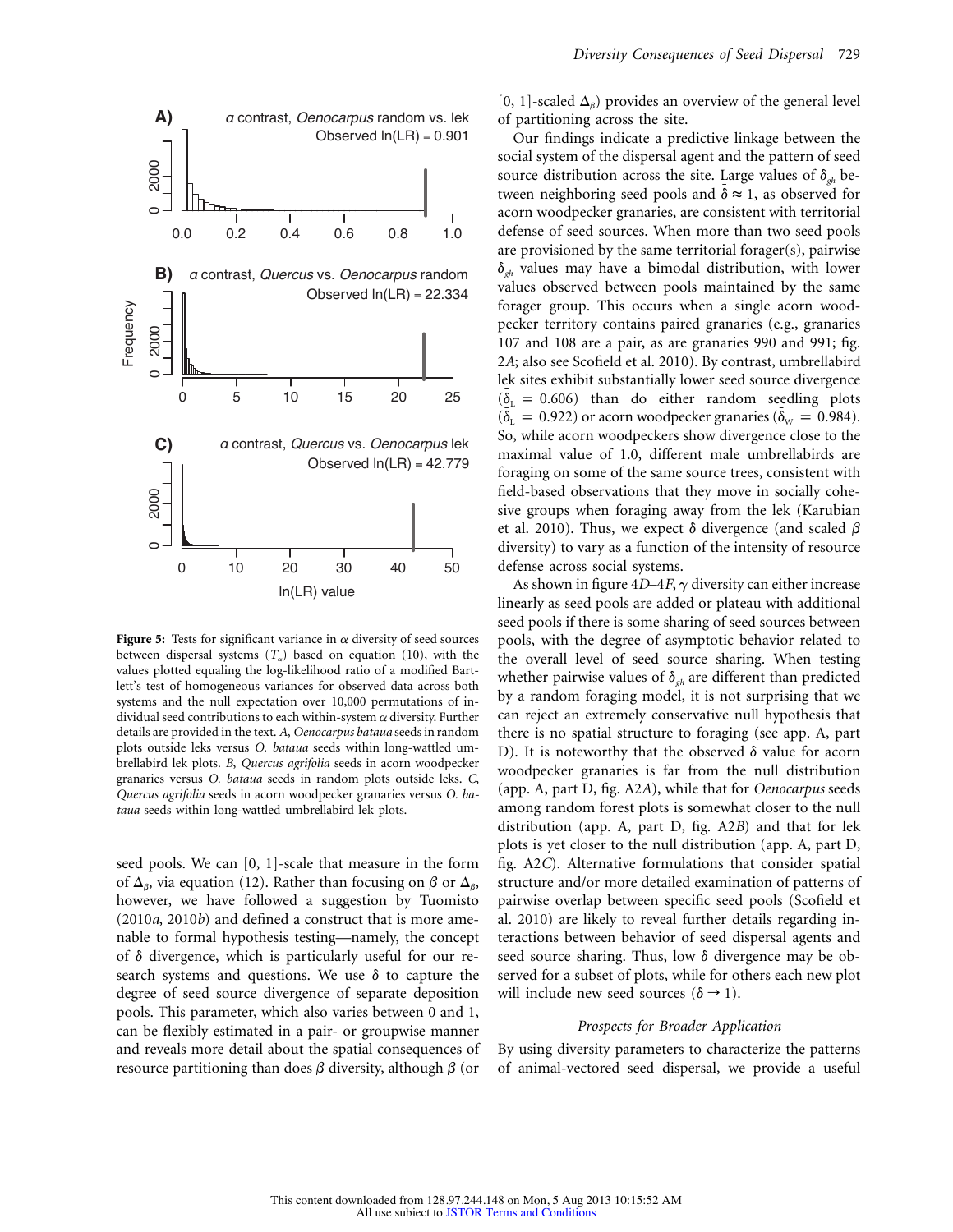framework for assessing the impact of dispersal agents on the movement of propagules from maternal sources. To provide an example, consider the foragers dispersing *Prunus mahaleb* seeds, described by Jordano et al. (2007). Small frugivorous birds characterized by short distance dispersal may be classified as high- $\alpha$ /high- $\delta$ , medium-sized frugivorous birds that move seeds intermediate distances may be classified as low- $\alpha$ /high- $\delta$ , and carnivorous mammals characterized by a high incidence of long dispersal may be classified as high- $\alpha$ /low- $\delta$ . Also working with *P*. *mahaleb*, Garcia et al. (2009) showed that microsite effects can influence the diversity of seed sources that arrive through differences in attractiveness to a greater or lesser variety of frugivore species. The approach developed here can easily be adapted to seed dispersal within such multispecies systems, as demonstrated by our analyses of *Oenocarpus bataua* seeds dispersed into random plots throughout the forest via a variety of dispersal vectors.

This study emphasizes the diversity consequences of the movement of progeny, but we can extend this approach to allelic diversity consequences to explore not only how propagules are moved across a landscape but also the impact of that movement on allelic diversity within the subsequently germinating seedlings (V. L. Sork et al., unpublished manuscript). Moreover, we can extend the PPI approaches that estimate the number of pollen donors (Smouse and Robledo-Arnuncio 2005) to estimate the  $\alpha$ ,  $\beta$ ,  $\delta$ , and  $\gamma$  diversity consequences of pollen flow across that same landscape.

This framework also provides a means of assessing and predicting the biodiversity impacts of natural or anthropogenic phenomena expected to affect seed dispersal mutualisms, including frugivore population declines, spatiotemporal variation in fruit availability, and habitat alteration. We can mimic the effect of frugivore population decline or extirpation by removing (in silico) seed pools attributable to a given dispersal agent and examining the resulting effects on the diversity profile of the site. With low- $\alpha$ -diversity/high- $\delta$ -divergence seed vectors that behave like the woodpeckers illustrated here, a decline in the population would result in loss of seed sources from the pool of dispersed seeds. For high- $\alpha$ -diversity/low- $\delta$ -divergence seed vectors (here, umbrellabirds), a decline in the population would not necessary result in a loss of seed sources from the pool of dispersed seeds, but extirpation would significantly change the overall movement of seeds. Finally, extensions of such diversity thinking and the deployment of  $\alpha$ ,  $\beta$ ,  $\delta$ , and  $\gamma$  diversity measures can help us refine our understanding of propagule movement in general for all sorts of vectored species, including plants and animals as well as viral, bacterial, and fungal organisms, and in particular for those using animate dispersal vectors.

#### **Conclusions**

The  $\alpha$ ,  $\beta$ , and  $\gamma$  diversity measures have had a long tradition in ecology as a means of summarizing species diversity and providing a framework for understanding the processes that lead to diversification. Here, we translate information from genetic markers to understand how propagules are distributed within and among regional sites with the same diversity metrics. The advantage of common currency is that future studies can now compare the structure of species diversity with the structure of individuals within a site or region—or even allelic diversity within populations, a site, or a region—and then address the question of whether the processes that promote diversity at one level apply to another. Here, we have introduced these translations of genetic measures to diversity measures to ask the question of whether social behavior shapes the consequences of dispersal. The answer is clearly yes. Future studies will be able to use this same framework both to gain a finer understanding of how this relationship may vary across seed dispersal systems and to answer related questions in a broad range of vectored systems.

#### **Acknowledgments**

Fieldwork for this study was performed at the University of California Natural Reserve System Sedgwick Reserve, administered by the University of California, Santa Barbara, and the Bilsa Biological Station, administered by the Jatun Sacha Foundation. We thank the directors and staff at both stations for their logistical support. The authors received awards from the National Science Foundation (NSF-DEB-0516529 to V.L.S., NSF-DEB-0514956 to P.E.S., and NSF-OISE-0402137 to J.K.). In addition, V.L.S. received funding from the University of California, Los Angeles; P.E.S. received funding from the U.S. Department of Agriculture and the New Jersey Agricultural Experiment Station (USDA/NJAES-17111); and J.K. received funding from the Disney Worldwide Conservation Fund and the National Geographic Society. We thank anonymous reviewers for superb and insightful feedback.

#### **Literature Cited**

- Chao, A., R. L. Chazdon, R. K. Colwell, and T. J. Shen. 2005. A new statistical approach for assessing similarity of species composition with incidence and abundance data. Ecology Letters 8:148–159.
- Chao, A., L. Jost, S. C. Chiang, Y. H. Jiang, and R. L. Chazdon. 2008. A two-stage probabilistic approach to multiple-community similarity indices. Biometrics 64:1178–1186.
- Colwell, R. K. 2010. Beta diversity: synthesis and a guide for the perplexed. Ecography 33:1.
- Connell, J. H. 1971. On the roles of natural enemies in preventing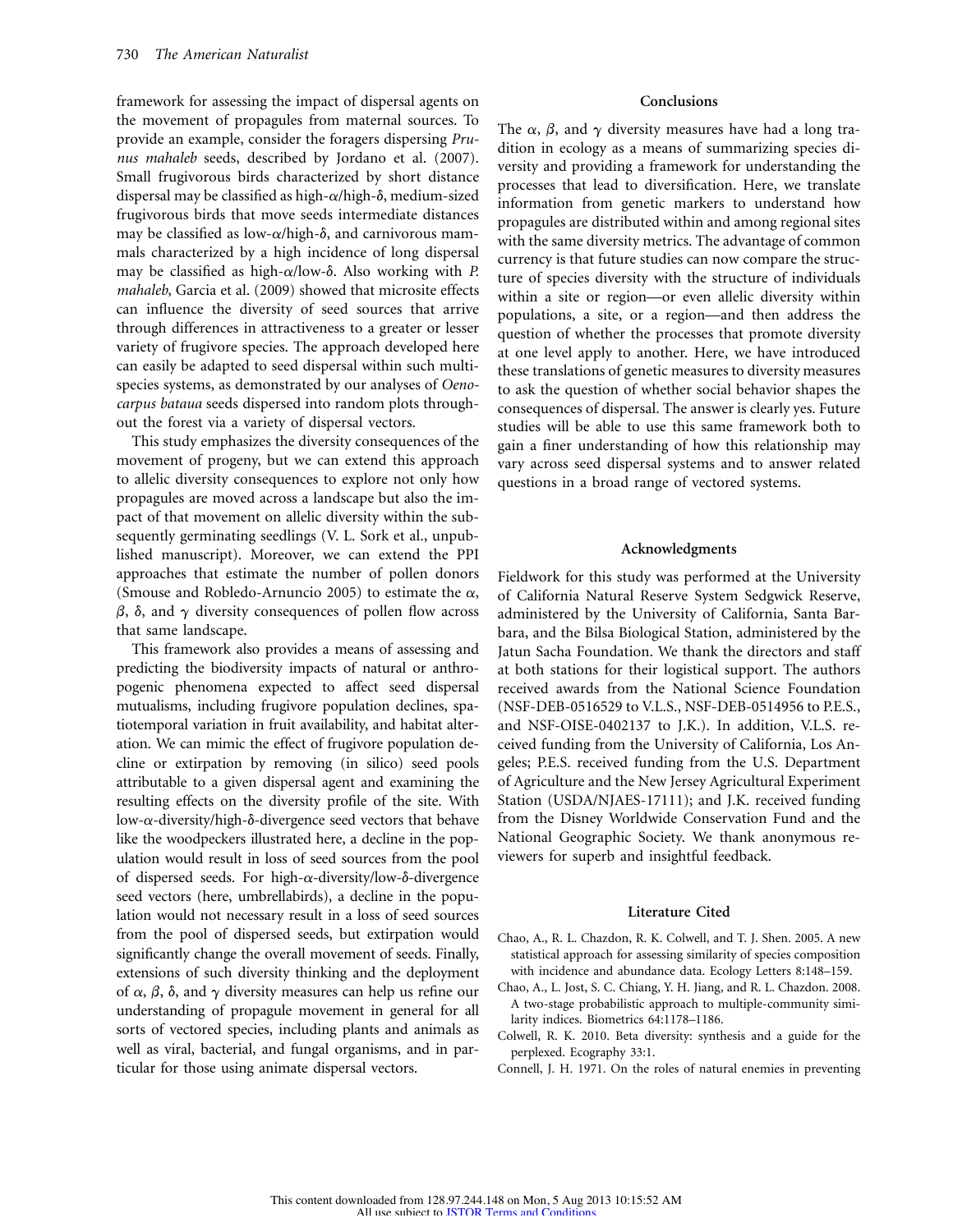competitive exclusion in some marine animals and rain forest trees. Pages 298–312 *in* P. J. den Boer and G. R. Gradwell, eds. Dynamics of populations: proceedings of the Advanced Study Institute on Dynamics of Numbers of Populations. Center for Agricultural Publishing and Documentation, Wageningen.

- Dennis, A. J., E. W. Schupp, R. J. Green, and D. A. Westcott, eds. 2007. Seed dispersal: theory and its application in a changing world. CABI, Wallingford.
- Epperson, B. K. 2007. Plant dispersal, neighbourhood size and isolation by distance. Molecular Ecology 16:3854–3865.
- Fisher, R. A. 1958. Statistical methods for research workers. Oliver & Boyd, Edinburgh.
- Fleming, T. H. 1981. Fecundity, fruiting pattern, and seed dispersal in *Piper amalago* (Piperaceae), a bat-dispersed tropical shrub. Oecologia (Berlin) 51:42–46.

Garcia, C., P. Jordano, J. M. Arroyo, and J. A. Godoy. 2009. Maternal genetic correlations in the seed rain: effects of frugivore activity in heterogeneous landscapes. Journal of Ecology 97:1424–1435.

Godoy, J. A., and P. Jordano. 2001. Seed dispersal by animals: exact identification of source trees with endocarp DNA microsatellites. Molecular Ecology 10:2275–2283.

Gomez, J. M. 2003. Spatial patterns in long-distance dispersal of *Quercus ilex* acorns by jays in a heterogeneous landscape. Ecography 26:573–584.

Grivet, D., J. J. Robledo-Arnuncio, P. E. Smouse, and V. L. Sork. 2009. Relative contribution of contemporary pollen and seed dispersal to the effective parental size of seedling population of California valley oak (Quercus lobata, Née). Molecular Ecology 18: 3967–3979.

Grivet, D., P. E. Smouse, and V. L. Sork. 2005. A novel approach to an old problem: tracking dispersed seeds. Molecular Ecology 14: 3585–3595.

Hill, M. O., and H. G. Gauch. 1980. Detrended correspondenceanalysis—an improved ordination technique. Vegetatio 42:47–58.

Horn, H. S. 1966. Measurement of "overlap" in comparative ecological studies. American Naturalist 100:419–424.

Howe, H. F., and J. Smallwood. 1982. Ecology of seed dispersal. Annual Review of Ecology and Systematics 13:201–228.

Hughes, R. G. 1986. Theories and models of species abundance. American Naturalist 128:879–899.

Hurlbert, S. H. 1971. Nonconcept of species diversity—critique and alternative parameters. Ecology 52:577–586.

Huston, M. 1979. A general hypothesis of species diversity. American Naturalist 113:81–101.

Janzen, D. H. 1970. Herbivores and the number of tree species in tropical forests. American Naturalist 104:501–528.

Jordano, P., C. Garcia, J. A. Godoy, and J. L. Garcia-Castaño. 2007. Differential contribution of frugivores to complex seed dispersal patterns. Proceedings of the National Academy of Sciences of the USA 104:3278–3282.

Jost, L. 2006. Entropy and diversity. Oikos 113:363–375.

———. 2007. Partitioning diversity into independent alpha and beta components. Ecology 88:2427–2439.

-. 2008. G<sub>ST</sub> and its relatives do not measure differentiation. Molecular Ecology 17:4015–4026.

-. 2010. Independence of alpha and beta diversities. Ecology 91:1969–1974.

Karubian, J., R. Durães, J. Storey, and T. B. Smith. 2012. Mating behavior drives seed dispersal in the long-wattled umbrellabird *Cephalopterus penduliger*. Biotropica 44:689–698.

Karubian, J., V. L. Sork, T. Roorda, R. Durães, and T. B. Smith. 2010. Destination-based seed dispersal homogenizes genetic structure of a tropical palm. Molecular Ecology 19:1745–1753.

Koenig, W. D., J. P. McEntee, and E. L. Walters. 2008. Acorn harvesting by acorn woodpeckers: annual variation and comparison with genetic estimates. Evolutionary Ecology Research 10:811–822.

Koenig, W. D., and R. D. Mumme. 1987. Population ecology of the cooperatively breeding acorn woodpecker. Monographs in population biology. Vol. 24. Princeton University Press, Princeton, NJ.

Lande, R. 1996. Statistics and partitioning of species diversity, and similarity among multiple communities. Oikos 76:5–13.

Levey, D. J., W. R. Silva, and M. Galetti, eds. 2002. Seed dispersal and frugivory: ecology, evolution, and conservation. CABI, Wallington.

Levin, D. A. 1981. Dispersal versus gene flow in plants. Annals of the Missouri Botanical Garden 68:233–253.

Levin, D. A., and H. W. Kerster. 1971. Neighborhood structure in plants under diverse reproductive methods. American Naturalist 105:345–354.

Levin, S. A., H. C. Muller-Landau, R. Nathan, and J. Chave. 2003. The ecology and evolution of seed dispersal: a theoretical perspective. Annual Review of Ecology, Evolution, and Systematics 34:575–604.

MacArthur, R. H. 1965. Patterns of species diversity. Biological Reviews 40:510–533.

McIntosh, R. P. 1967. An index of diversity and relation of certain concepts to diversity. Ecology 48:392–402.

Muscarella, R., and T. H. Fleming. 2007. The role of frugivorous bats in tropical forest succession. Biological Reviews 82:573–590.

Nei, M. 1972. Genetic distance between populations. American Naturalist 106:283–292.

Pianka, E. R. 1966. Latitudinal gradients in species diversity: a review of concepts. American Naturalist 100:33–46.

Pielou, E. C. 1966. Shannon's formula as a measure of specific diversity: its use and misuse. American Naturalist 100:463–465.

Russo, S. E., S. Portnoy, and C. K. Augspurger. 2006. Incorporating animal behavior into seed dispersal models: implications for seed shadows. Ecology 87:3160–3174.

Schupp, E. W., P. Jordano, and J. M. Gomez. 2010. Seed dispersal effectiveness revisited: a conceptual review. New Phytologist 188: 333–353.

Schupp, E. W., T. Milleron, and S. E. Russo. 2002. Dissemination limitation and the origin and maintenance of species-rich tropical forests. Pages 69–82 *in* D. J. Levey, W. R. Silva, and M. Galetti, eds. Seed dispersal and frugivory: ecology, evolution and conservation. CABI, Wallingford.

Scofield, D. G., V. R. Alfaro, V. L. Sork, D. Grivet, E. Martinez, J. Papp, A. R. Pluess, et al. 2011. Foraging patterns of acorn woodpeckers (*Melanerpes formicivorus*) on valley oak (*Quercus lobata* Née) in two California oak savanna-woodlands. Oecologia (Berlin) 166:187–196.

Scofield, D. G., V. L. Sork, and P. E. Smouse. 2010. Influence of acorn woodpecker social behaviour on transport of coast live oak (*Quercus agrifolia*) acorns in a southern California oak savanna. Journal of Ecology 98:561–572.

Simpson, E. H. 1949. Measurement of diversity. Nature 163:688.

Smouse, P. E., and J. J. Robledo-Arnuncio. 2005. Measuring the genetic structure of the pollen pool as the probability of paternal identity. Heredity 94:640–649.

Smouse, P. E., V. L. Sork, D. G. Scofield, and D. Grivet. 2012. Using